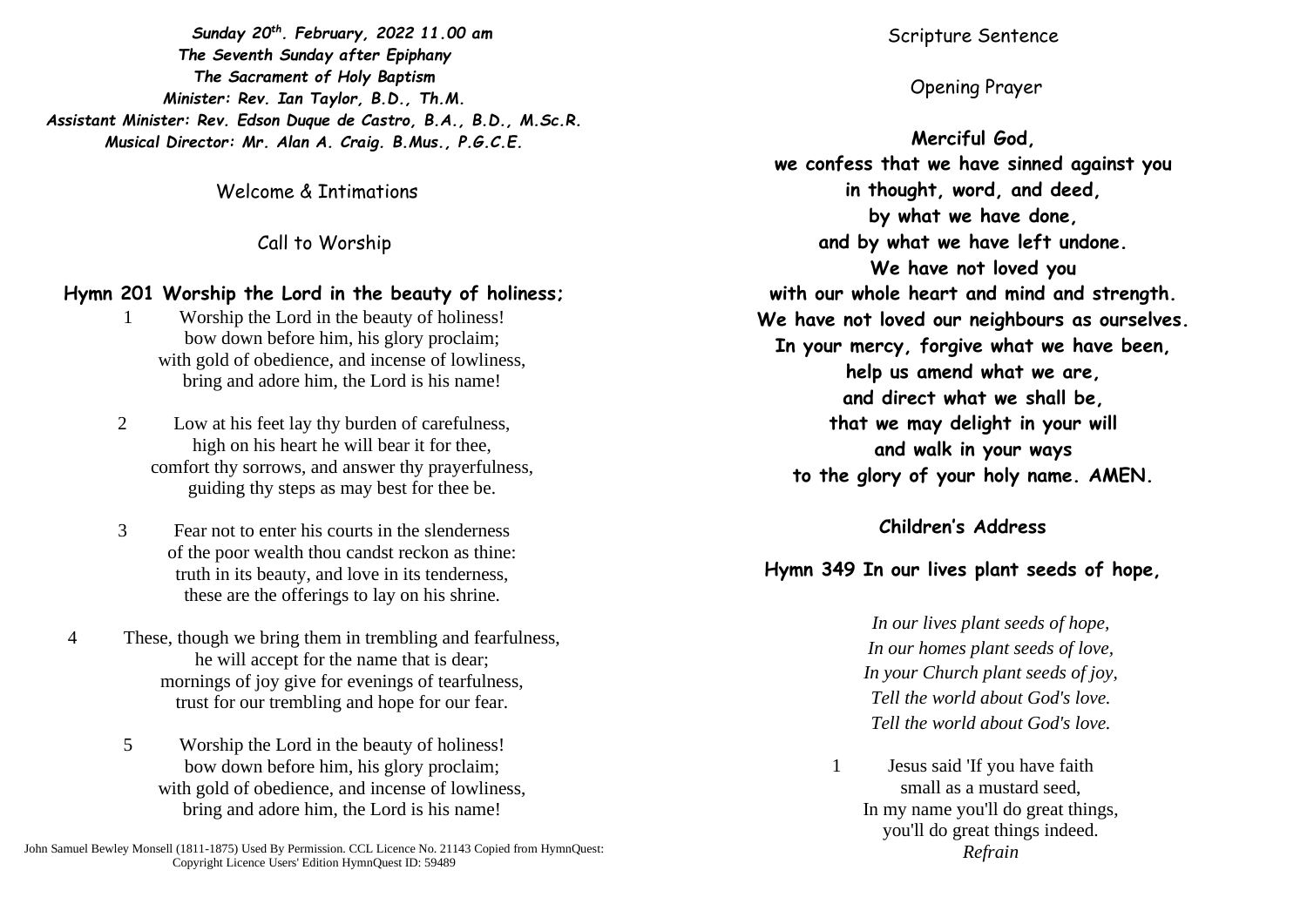- 2 'If a seed falls to the ground, lies buried like the grain' Jesus said 'Until it dies it cannot grow again.' *Refrain* 
	- 3 Jesus told the story of the seed the sower sows, 'Listen to my Father's words and then your faith will grow.' *Refrain*

4 'Some words fall among the thorns and some on stony ground; Some are carried off and lost but others find good ground.' *Refrain* 

Carol Dixon (born 1947)© 1990 Carol Dixon Used By Permission. CCL Licence No. 21143 Copied from HymnQuest: Copyright Licence Users' Edition HymnQuest ID: 76801l

Genesis 45:3-11, 15

St. Luke 6:27-38

Anthem

Sermon

Musical Interlude

Prayer of Intercession

### **Hymn 632 Our children, Lord, in faith and prayer,**

1 Our children, Lord, in faith and prayer, we now devote to you; let them your covenant mercies share, and your salvation true.

- 2 Such children you did once embrace, while dwelling here below; to us and ours, O God of grace, the same compassion show.
- 3 Dear Lord, your infant feet were found within your Father's shrine; your years, with changeless virtue crowned, were all alike divine.
- 4 Dependent on your bounteous breath, we seek your grace alone, in every stage of life and death, to keep us still your own.

Thomas Haweis (1734-1826) and others Used By Permission. CCL Licence No. 21143 Copied from HymnQuest: Copyright Licence Users' Edition HymnQuest ID: 41885

The Sacrament of Holy Baptism

The Apostles' Creed

**Our Father which art in heaven, Hallowed be thy Name. Thy Kingdom come. Thy will be done in earth, as it is in heaven. Give us this day our daily bread. And forgive us our debts, as we forgive our debtors. And lead us not into temptation, but deliver us from evil: For thine is the Kingdom, and the power, and the glory, for ever. Amen.**

**Hymn 357 'This is my will, my new command,'**